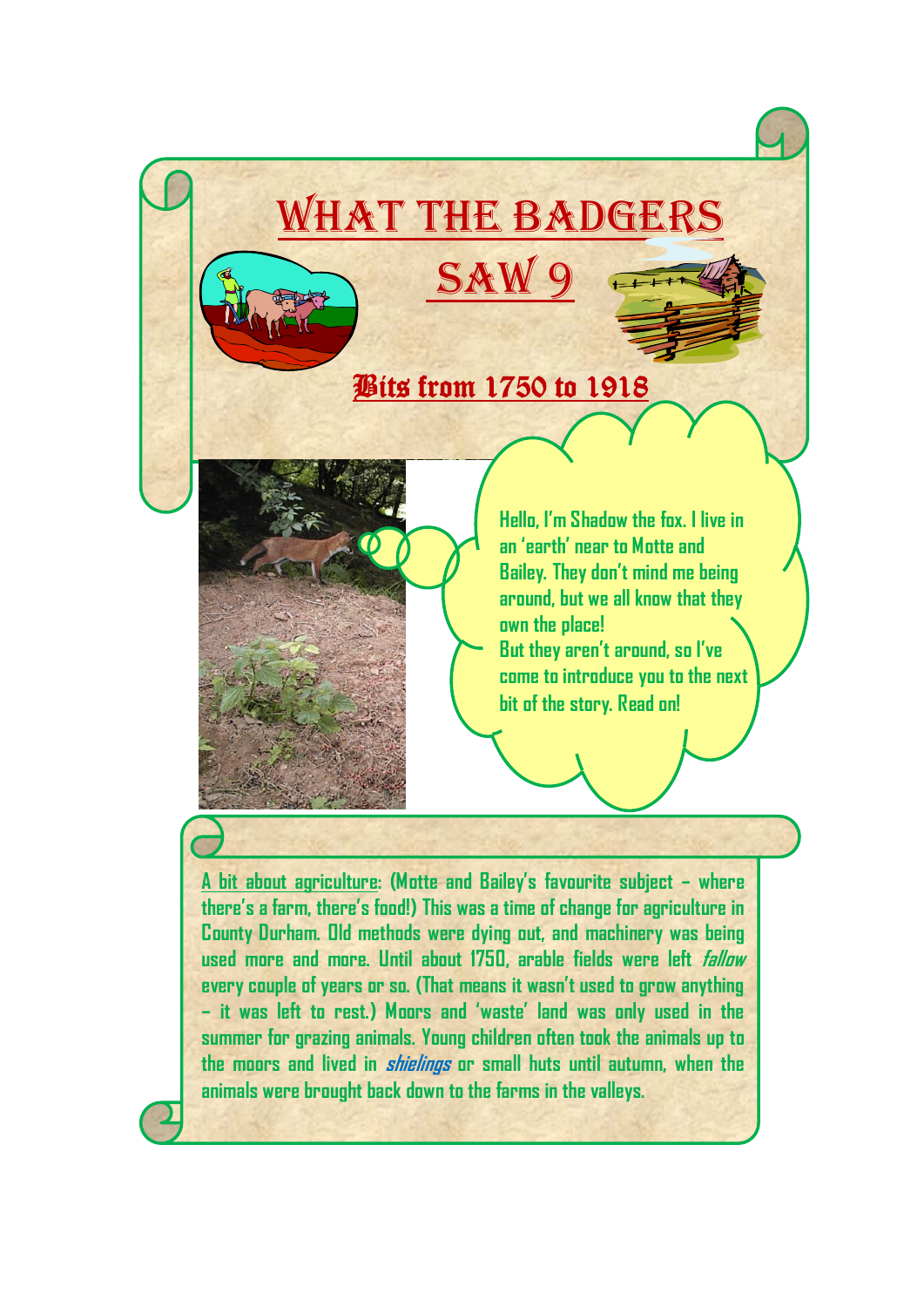

 **About 1750, farmers here began to notice the changes going on further south. They began trials with different crops, such as beans, turnips and clover, and found they didn't need to leave land fallow. (This is called crop rotation.) Clover is a useful crop. It's a member of the pea family and puts nitrogen into the soil, which is just what other crops, like barley, need.**



 **Two brothers, called Robert and Charles Colling, had a farm near to Darlington. They became famous cattle breeders. The Durham Shorthorn breed was begun in Sedgefield. Charles Colling began to buy good bulls, and eventually bred the famous 'Durham Ox'. (Look for photos – wow!) When the first sale of Shorthorns was held at Ketton, one bull was sold for more than £1000, when the usual price was about £17.** 

 **Cattle are very useful to badgers. Badgers will often root under cow pats for the worms and grubs that live there. (Lovely!) Some people argue that bovine TB is spread this way. They say that it is spread in badger dung. But others say that is not true. Consider: badgers will feed under cow pats, but cows will not feed near to badger dung pits. So** 

**which way around do you think it might be?** 





 **By the middle of the 18th Century, the land began to be enclosed into the fields we know today. Lots more land was now improved and cultivated. Even some of the moors were enclosed.**

 **Some people actually lost the lands they farmed on, if they couldn't prove it was theirs.**